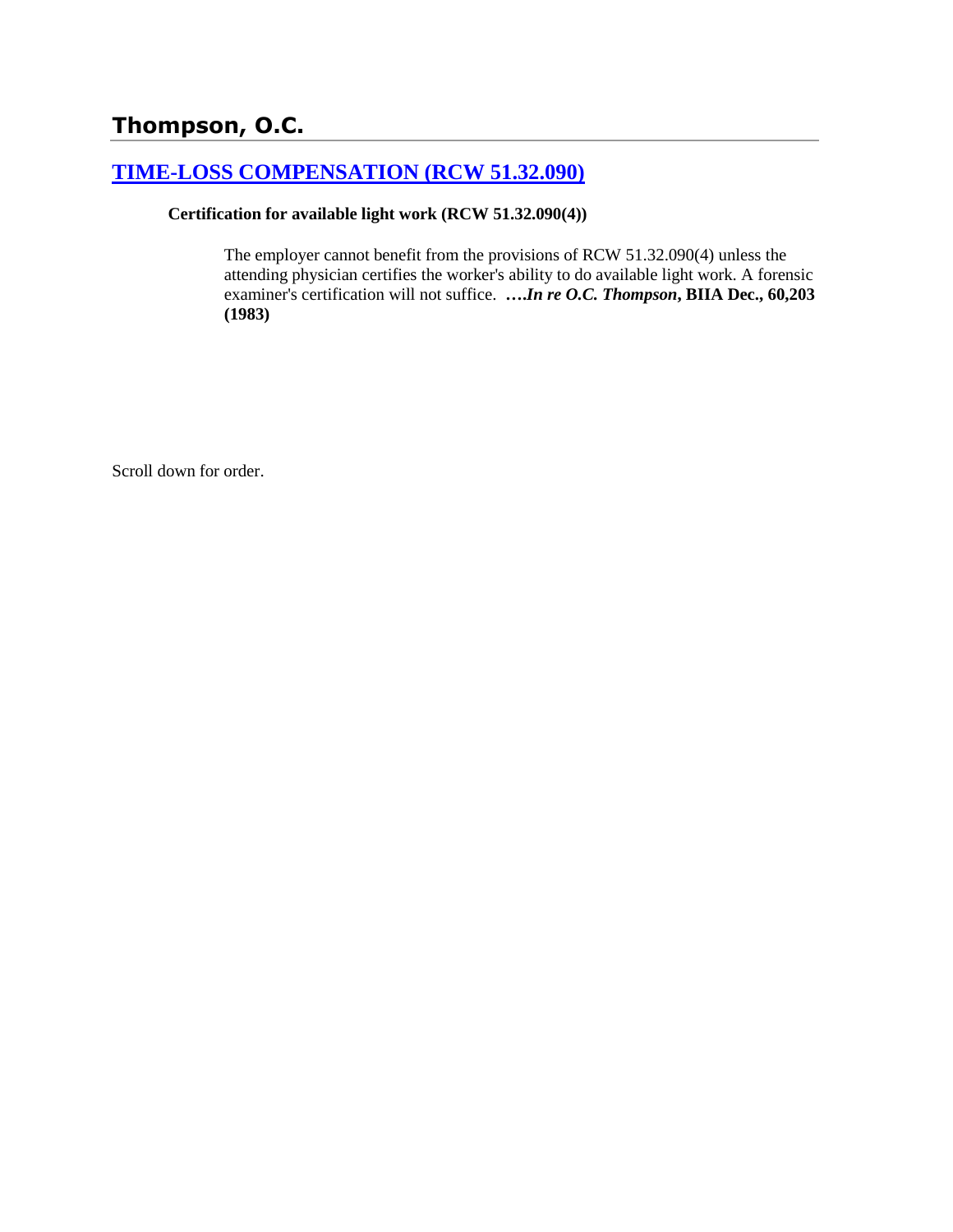#### **BEFORE THE BOARD OF INDUSTRIAL INSURANCE APPEALS STATE OF WASHINGTON**

**)**

**IN RE: O. C. THOMPSON ) DOCKET NO. 60,203**

**CLAIM NO. S-350808 ) DECISION AND ORDER**

APPEARANCES:

Claimant, O. C. Thompson, by DeFunis & Balint, per Marco DeFunis

Employer, Olympic Stain, by Davis Wright, Todd, Riese and Jones, per Stephen M. Rummage and Curman M. Sebree

This is an appeal filed on July 27, 1981 by the self-insured employer, Olympic Stain, from an order of the Department of Labor and Industries dated July 9, 1981. The order appealed from adhered to the provisions of a prior Department order which directed the employer to pay time-loss compensation effective January 20, 1981 to date and continuing until the claimant is released for regular work and a light duty job has been provided. The Department order is **AFFIRMED**.

# **PROCEDURAL STATUS AND EVIDENTIARY RULINGS**

Pursuant to RCW 51.52.104 and RCW 51.52.106, this matter is before the Board for review and decision on a timely Petition for Review filed by the claimant, O. C. Thompson, to a Proposed Decision and Order issued on November 5, 1982, in which the Department order dated July 9, 1981 was reversed, and the claim remanded with direction to make a final determination of the claimant's ability to perform the available work offered by the employer.

The Board has reviewed the evidentiary rulings in the record of proceedings and the Proposed Decision and Order issued November 5, 1982, and finds that no prejudicial error was committed. Said rulings are hereby affirmed.

#### **ISSUES**

- (1) As of January 20, 1981, was the claimant entitled to temporary total disability compensation?
- (2) If so, did the Department order dated July 9, 1981 make a reasonable determination whether the employer is released from paying the claimant time-loss compensation benefits by the provisions of RCW 51.32.090(4)?
- (3) Assuming affirmative answers to issues (1) and (2), is the Department order issued July 9, 1981 correct?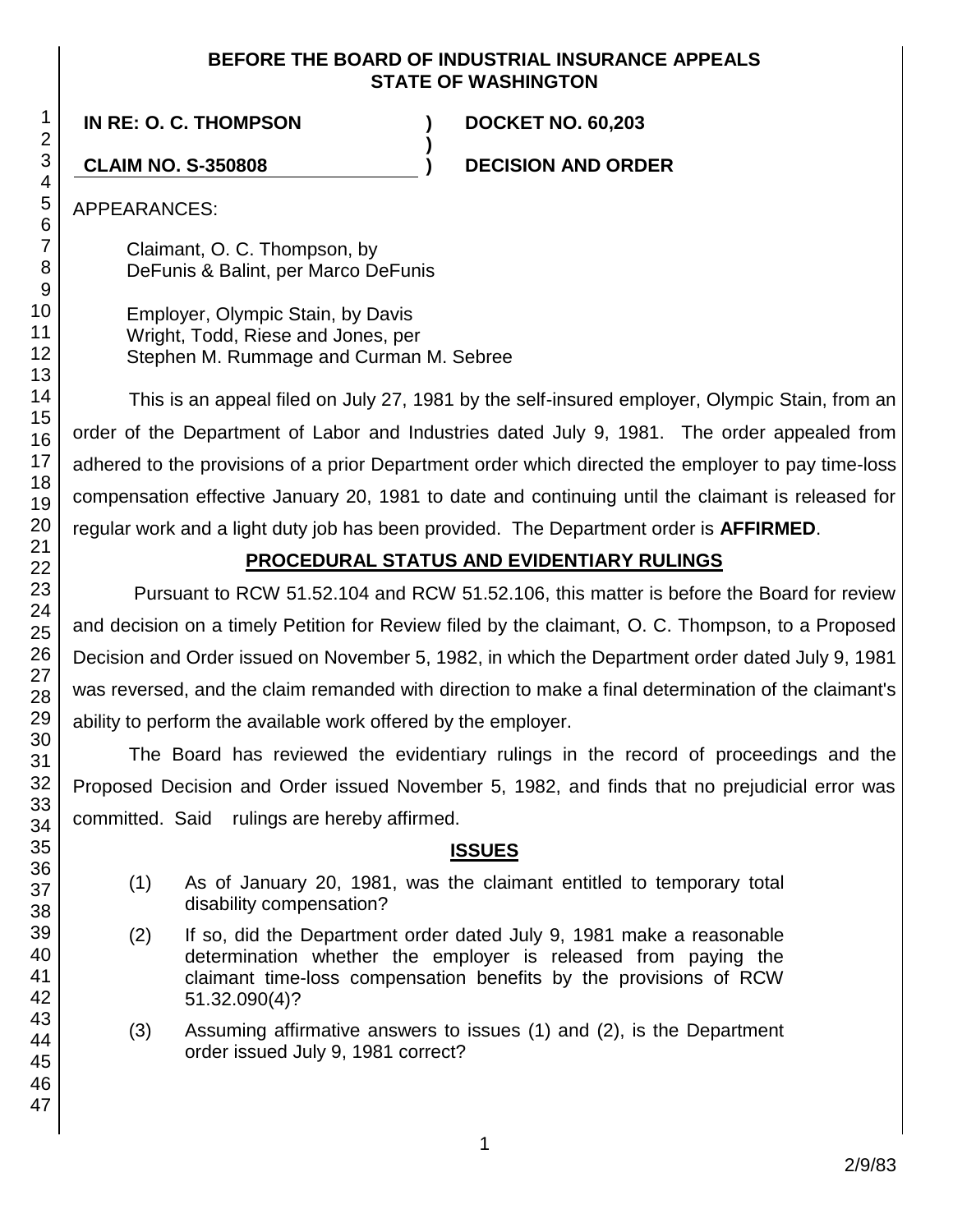#### **DECISION**

Considering the evidence in this matter, we find it established that on January 5, 1980, Mr. O. C. Thompson injured his back while lifting a box of full paint cans at the self-insured employer's plant. Since the injury, Mr. Thompson has experienced significant disabling pain, which has been treated conservatively by his attending chiropractor, Kay Saito. In April, 1980, the employer requested that Mr. Thompson be certified by Dr. Saito as able to perform work other than his usual work, and furnished Dr. Saito with a statement describing the available work in terms that would enable Dr. Saito to relate the physical activities of the job to Mr. Thompson's ability (Exhibit No. 3). On April 21, 1980, Dr. Saito released the claimant for the job of "advertising general". On May 23, 1980, Dr. Saito released the claimant for the much more difficult "thinner and finisher" job. On June 28, 1980, Dr. Saito released the claimant for all gainful employment.

Between the date of the industrial injury and the end of June, 1980, Mr. Thompson was demoted from a machine operator to a "boxer", the latter job requiring more lifting than the former. The claimant continued his employment with Olympic Stain until June, 1980, when he returned to Dr. Saito with complaints of increased back pain. Dr. Saito determined that as of December 8, 1980, Mr. Thompson was incapable of performing any gainful labor on a reasonable continuous basis, and notified the employer of his opinion. Dr. Saito retained the opinion that the claimant could not continuously perform gainful labor, specifically including the "advertising general" and the "thinner and finisher" jobs as of May 12, 1981, approximately 16 days before the Department issued the determinative order to which its July 9, 1981 order adhered.

Agents of the employer sought a second opinion as to the claimant's ability to perform the work the employer had offered him, and on January 26, 1981, a panel of medical doctors including an orthopedist and a neurologist conducted a thorough examination of the claimant. The panel included Gary Logan Forster, who related the panel's opinion that as of January 26, 1981, the claimant was unable to perform the special work offered by the employer, and unable to perform any other work generally available in the competitive labor market. Dr. Joel C. Konikow, M.D., stated his opinion that as of July 10, 1981, the claimant could not perform the "advertising general" or "thinner and finisher" jobs. Drs. Kirk Anderson and J. Harold Brown countered with their opinions that claimant Thompson was fully capable of at least "light duty" employment as of December, 1980.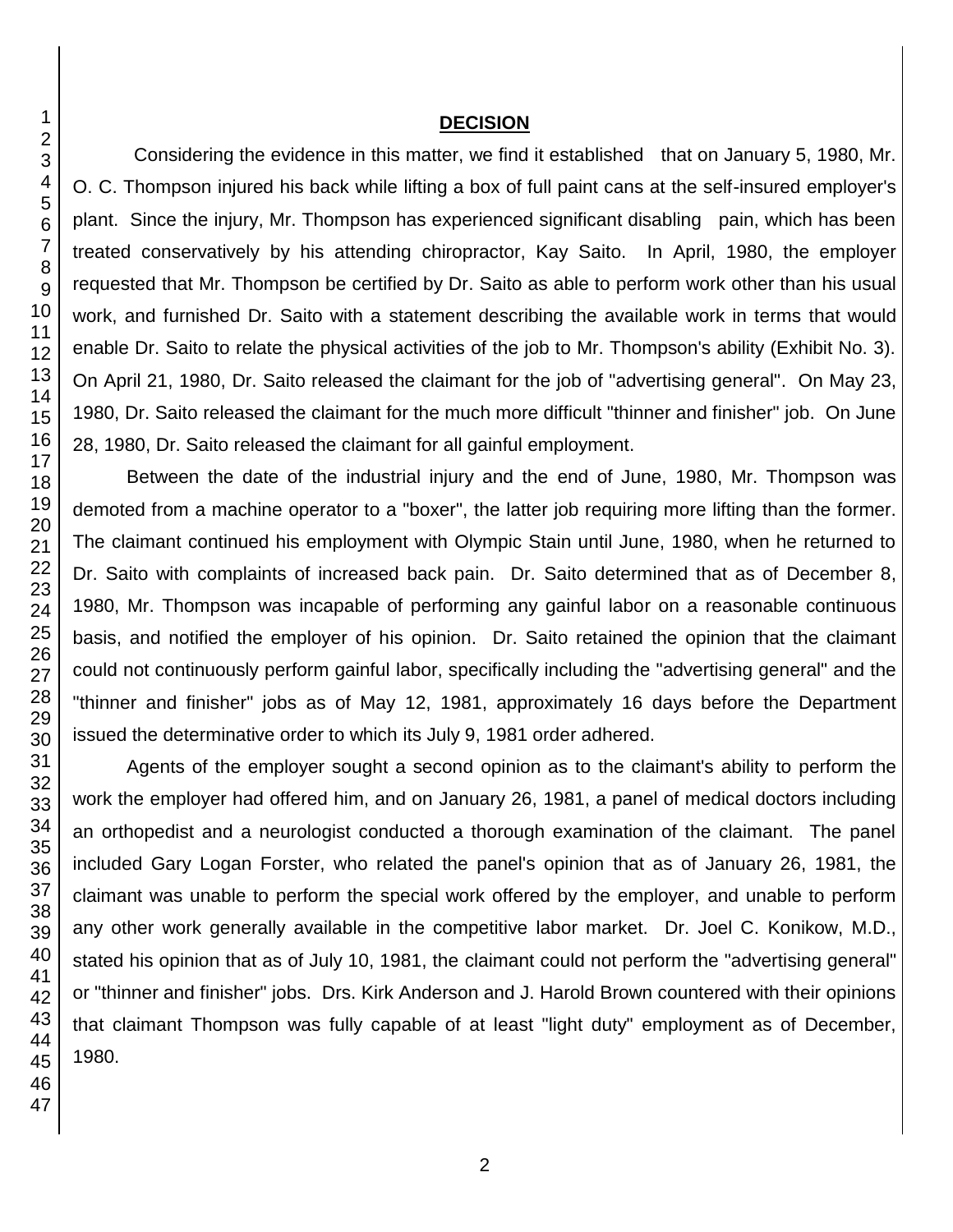Apparently relying upon the opinion of Dr. Anderson, the employer terminated the claimant's time-loss compensation as of January 20, 1981, and again offered him a position as "advertising general" in January, 1981. Claimant Thompson refused the position within a few days after it was offered to him, and requested the Department to intercede on his behalf and direct the employer to resume payment of time-loss compensation benefits. On May 28, 1981, the Department directed resumption of time-loss compensation benefits effective January 20, 1981. By an order issued July 9, 1981, the Department adhered to its May 28, 1981 determinations. Thereupon the employer appealed.

The record establishes that the claimant was entitled to temporary total disability compensation as of January 20, 1981. The opinion of the claimant's treating chiropractor (who is by Department rule entitled to make such an assessment; WAC 296-20-01002) certified that the claimant was unable to return to any type of reasonably continuous gainful employment as a direct result of the accepted industrial injury, and Dr. Saito's opinion was fully corroborated by the panel of physicians who examined Mr. Thompson on January 26, 1981. It follows that the claimant is entitled to temporary total disability compensation effective January 20, 1981, unless the employer is released from paying such compensation by the provisions of RCW 51.32.090(4).

#### RCW 51.32.090(4) provides:

"Whenever an employer requests that a worker who is entitled to temporary total disability under this chapter be certified by a physician as able to perform available work other than his or her usual work, the employer shall furnish to the physician, with a copy to the worker, a statement describing the available work in terms that will enable the physician to relate the physical activities of the job to the worker's disability. The physician shall then determine whether the worker is physically able to perform the work described. If the worker is released by his or her physician for said work, and the work there-after comes to an end before the worker's recovery is sufficient in the judgment of his or her physician to permit him or her to return to his or her usual job, or to perform other available work, the worker's temporary total disability payments shall be resumed. Should the available work described, once undertaken by the worker, impede his or her recovery to the extent that in the judgment of his or her physician he or she should not continue to work, the worker's temporary total disability payments shall be resumed when the worker ceases such work.

Once the worker returns to work under the terms of this subsection, he or she shall not be assigned by the employer to work other than the available work described without the worker's written consent, or without prior review and approval by the worker's physician.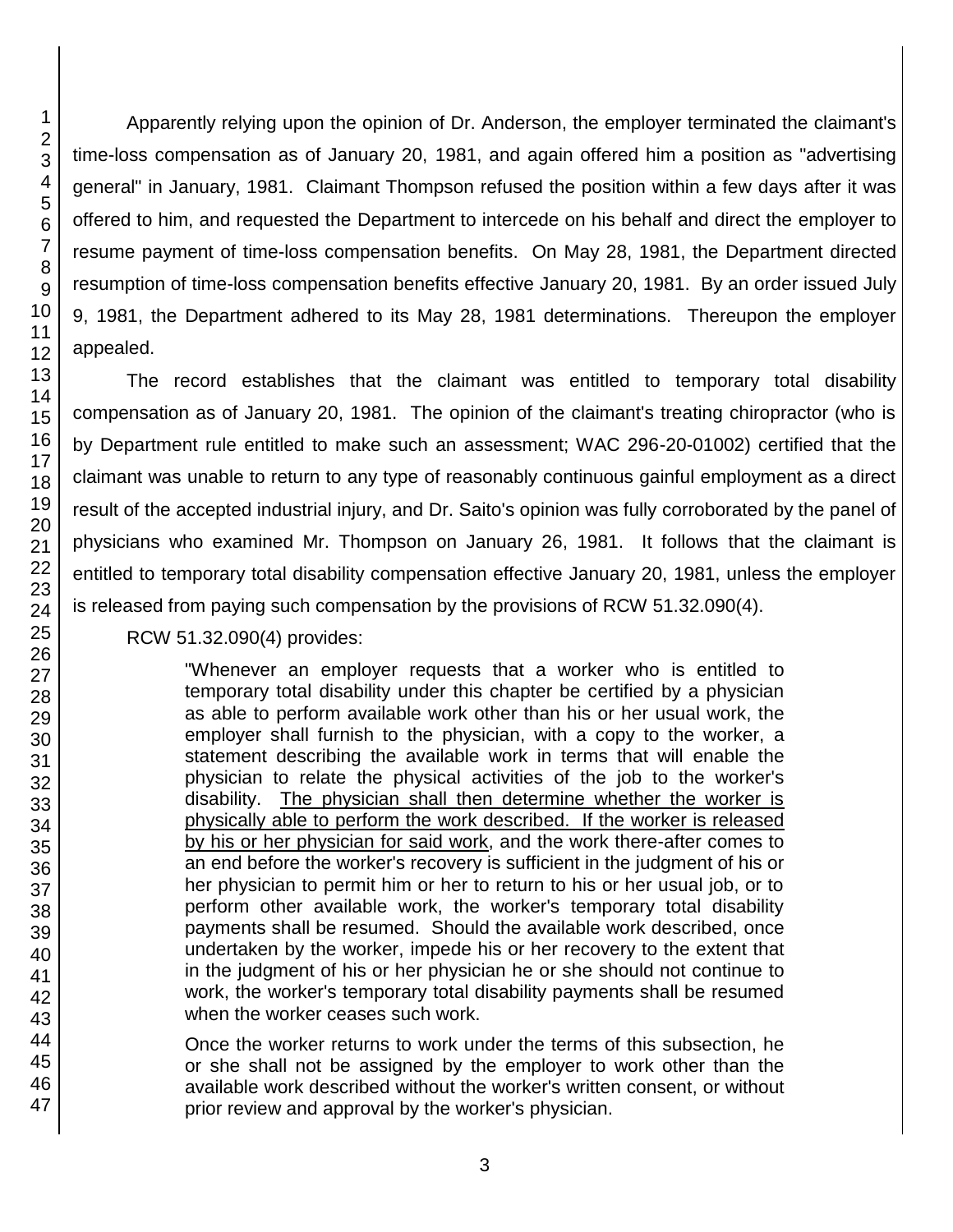In the event of any dispute as to the worker's ability to perform the available work offered by the employer, the Department shall make the final determination." (Emphasis ours).

Implicit in the statute is that unless the worker's doctor releases him or her for the work described, temporary total disability payments must be continued (or resumed, as the case may be). As noted previously, both Dr. Saito and Dr. Forster certified that because of the accepted industrial injury claimant Thompson could perform no type of reasonable continuous gainful employment as of January 20, 1981, specifically including the "advertising general" and "thinner and finisher" jobs which the employer had offered him. Accordingly, because the claimant's doctor has not certified him as "able to perform work other than his . . . usual work", the provisions of RCW 51.32.090(4) cannot benefit the employer. We are satisfied that the claimant was entitled to time-loss compensation during the period in question, and the Department's order of July 9, 1981, directing payment thereof "until the claimant is released for regular work . . ." was correct.

Based upon the foregoing, and after a careful review of the entire record, the proposed findings, conclusions and order are hereby stricken. In their place, we hereby enter the following:

## **FINDINGS OF FACT**

- 1. On January 5, 1980, while in the course of his employment with Olympic Stain, a self-insured employer under the Industrial Insurance Act, claimant O. C. Thompson injured his back. A report of that accident was filed on March 28, 1980. The claim was accepted by the Department by order issued July 23, 1980, treatment and time-loss compensation were provided, and on May 28, 1981, the Department issued its order requiring the employer to pay time-loss compensation from January 20, 1981 to date and continuing until the time the claimant is released for work and a light-duty job is provided. On June 25, 1981, the employer filed a protest for reconsideration, and on July 9, 1981, the Department issued its order adhering to the provisions of its May 28, 1981 order. A notice of appeal from that order was filed on behalf of the self-insured employer on July 27, 1981, and on August 15, 1981, this Board issued its order granting the appeal and directed that proceedings be held on the issues raised by the appeal.
- 2. As of April 21, 1980, as a direct result of the industrial injury of January 5, 1980, the claimant was able to perform only light work other than his usual work. The claimant's attending physician certified that as of April 21, 1980, the claimant was able to perform the position of "advertising general" which the employer then offered the claimant. As of June 28, 1980, the claimant was certified as able to perform all gainful employment on a reasonably continuous basis.